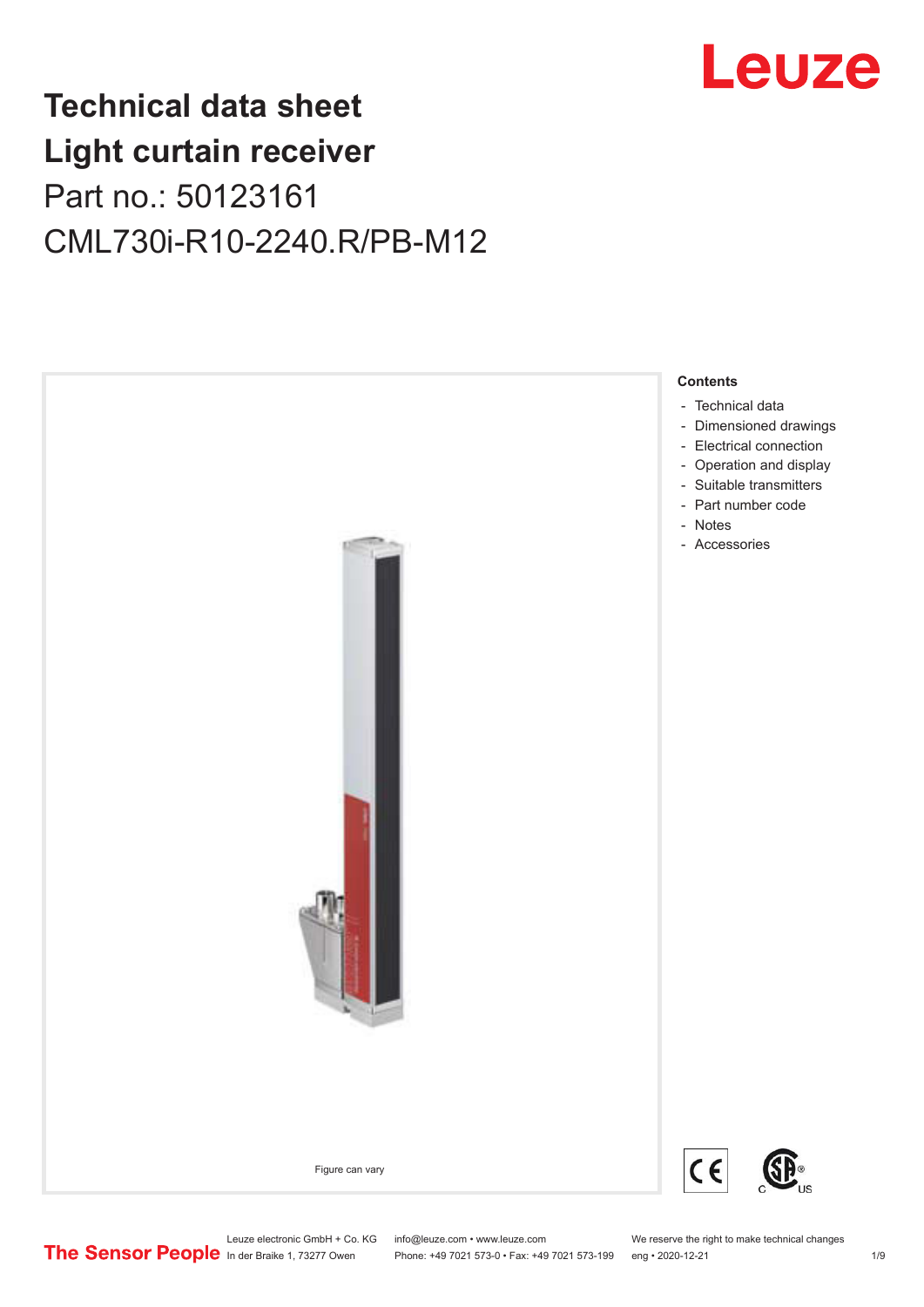## <span id="page-1-0"></span>**Technical data**

# Leuze

**Configuration** via software

Service

**PROFIBUS DP**

**Service interface**

**IO-Link**

**Connection**

**Function** Process

**Type** IO-Link

| Basic data                                     |                                                                                                             |
|------------------------------------------------|-------------------------------------------------------------------------------------------------------------|
| <b>Series</b>                                  | 730                                                                                                         |
| <b>Operating principle</b>                     | Throughbeam principle                                                                                       |
| Device type                                    | Receiver                                                                                                    |
| <b>Contains</b>                                | Accessories for the use of the BT-2R1                                                                       |
| Application                                    | Detection of transparent objects                                                                            |
|                                                | Object measurement                                                                                          |
|                                                |                                                                                                             |
| <b>Special version</b>                         |                                                                                                             |
| <b>Special version</b>                         | Crossed-beam scanning                                                                                       |
|                                                | Diagonal-beam scanning                                                                                      |
|                                                | Parallel-beam scanning                                                                                      |
|                                                |                                                                                                             |
| <b>Optical data</b>                            |                                                                                                             |
| <b>Operating range</b>                         | Guaranteed operating range                                                                                  |
| <b>Operating range</b>                         | 0.39.5m                                                                                                     |
| Operating range, transparent media             | 0.33.5m                                                                                                     |
| <b>Operating range limit</b>                   | Typical operating range                                                                                     |
| <b>Operating range limit</b>                   | $0.212$ m                                                                                                   |
| <b>Measurement field length</b>                | 2,240 mm                                                                                                    |
| <b>Number of beams</b>                         | 224 Piece(s)                                                                                                |
| Beam spacing                                   | $10 \text{ mm}$                                                                                             |
| Measurement data                               |                                                                                                             |
| Minimum object diameter                        | 20 mm                                                                                                       |
|                                                |                                                                                                             |
| <b>Electrical data</b>                         |                                                                                                             |
| <b>Protective circuit</b>                      | Polarity reversal protection                                                                                |
|                                                | Short circuit protected                                                                                     |
|                                                | <b>Transient protection</b>                                                                                 |
|                                                |                                                                                                             |
| Performance data                               |                                                                                                             |
| Supply voltage U <sub>B</sub>                  | 18  30 V, DC                                                                                                |
| <b>Residual ripple</b>                         | 0  15 %, From $U_{\rm B}$                                                                                   |
| <b>Open-circuit current</b>                    | 0  435 mA, The specified values refer<br>to the entire package consisting of trans-<br>mitter and receiver. |
|                                                |                                                                                                             |
| Inputs/outputs selectable                      |                                                                                                             |
| Output current, max.                           | 100 mA                                                                                                      |
| Input resistance                               | $6,000 \Omega$                                                                                              |
| Number of inputs/outputs selectable 2 Piece(s) |                                                                                                             |
| Type                                           | Inputs/outputs selectable                                                                                   |
| Voltage type, outputs                          | DC                                                                                                          |
| Switching voltage, outputs                     | Typ. $U_R / 0 V$                                                                                            |
| Voltage type, inputs                           | DC                                                                                                          |
| Switching voltage, inputs                      | high: ≥6V                                                                                                   |
|                                                | $low: 4V$                                                                                                   |
| Input/output 1                                 |                                                                                                             |
| Activation/disable delay                       | 1 <sub>ms</sub>                                                                                             |
|                                                |                                                                                                             |
| <b>Timing</b>                                  |                                                                                                             |
| Cycle time                                     | 2.39 ms                                                                                                     |
| Response time per beam                         | 10 µs                                                                                                       |
|                                                |                                                                                                             |
| Interface                                      |                                                                                                             |

| <b>Number of connections</b>           | 2 Piece(s)                   |
|----------------------------------------|------------------------------|
| <b>Plug outlet</b>                     | Rear side                    |
|                                        |                              |
| <b>Connection 1</b>                    |                              |
| <b>Function</b>                        | Configuration interface      |
|                                        | Connection to transmitter    |
|                                        | Signal IN                    |
|                                        | Signal OUT                   |
|                                        | Voltage supply               |
| Type of connection                     | Connector                    |
| <b>Thread size</b>                     | M <sub>12</sub>              |
| Type                                   | Male                         |
| <b>Material</b>                        | Metal                        |
| No. of pins                            | 8 -pin                       |
| Encoding                               | A-coded                      |
|                                        |                              |
| <b>Connection 2</b><br><b>Function</b> | <b>BUS IN</b>                |
|                                        | <b>BUS OUT</b>               |
| <b>Type of connection</b>              | Connector                    |
| <b>Thread size</b>                     | M12                          |
| <b>Type</b>                            | Female                       |
| <b>Material</b>                        | Metal                        |
| No. of pins                            | 5-pin                        |
|                                        |                              |
|                                        |                              |
| Encoding                               | B-coded                      |
| <b>Mechanical data</b>                 |                              |
| Design                                 | Cubic                        |
| Dimension (W x H x L)                  | 29 mm x 35.4 mm x 2,263 mm   |
| <b>Housing material</b>                | Metal                        |
| <b>Metal housing</b>                   | <b>Aluminum</b>              |
| Lens cover material                    | <b>Plastic</b>               |
| Net weight                             | $2,350$ g                    |
| <b>Housing color</b>                   | Silver                       |
| <b>Type of fastening</b>               | Groove mounting              |
|                                        | Via optional mounting device |
|                                        |                              |
| <b>Operation and display</b>           |                              |
| Type of display                        | LED                          |
|                                        | OLED display                 |
| <b>Number of LEDs</b>                  | 2 Piece(s)                   |
| Type of configuration                  | Software                     |
|                                        | Teach-in                     |
| <b>Operational controls</b>            | Membrane keyboard            |
|                                        |                              |
| <b>Environmental data</b>              |                              |
| Ambient temperature, operation         | $-3060 °C$                   |

**Type** PROFIBUS DP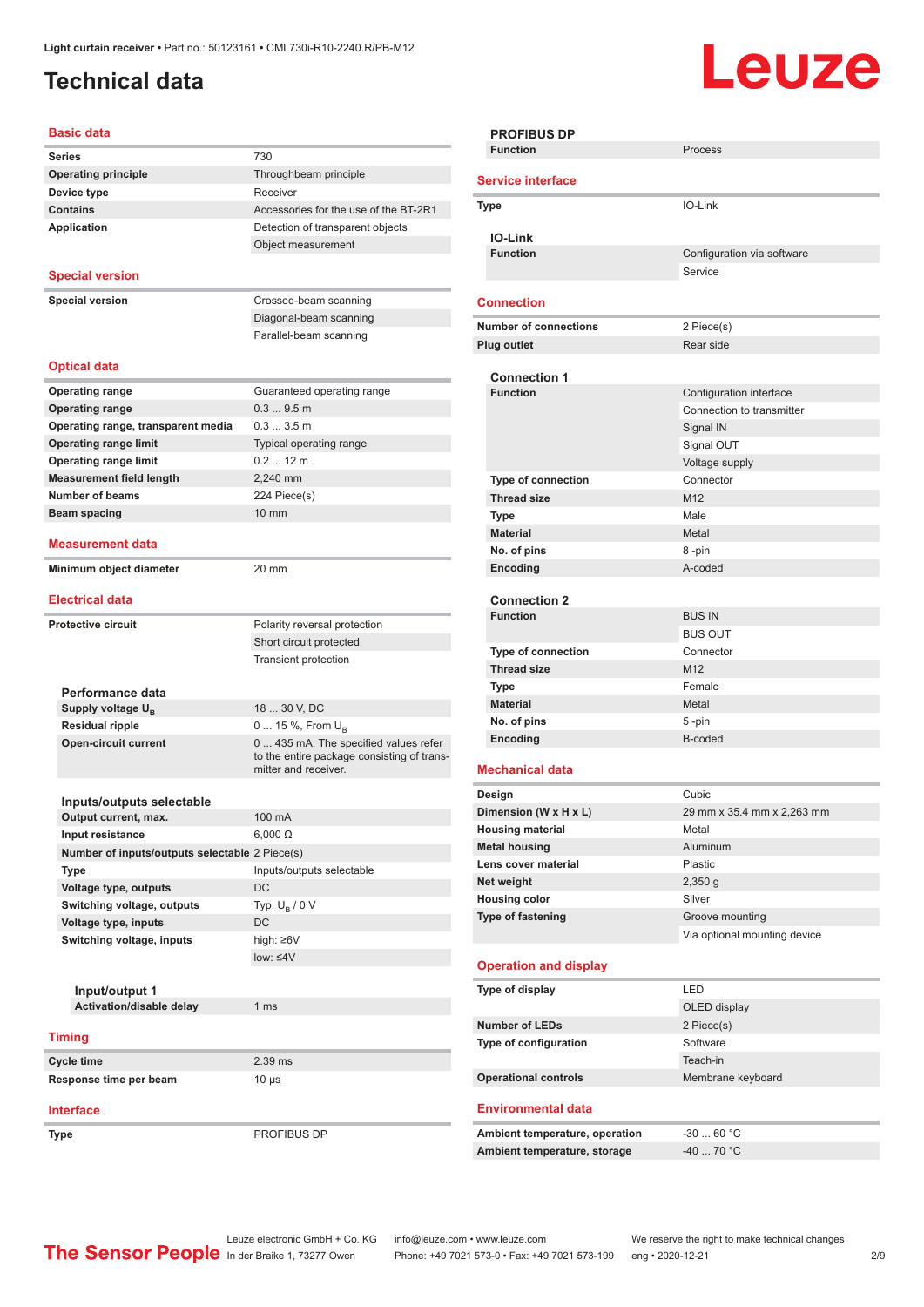## **Technical data**

# Leuze

#### **Certifications**

| Degree of protection     | IP 65         |
|--------------------------|---------------|
| <b>Protection class</b>  | Ш             |
| <b>Certifications</b>    | c CSA US      |
| <b>Standards applied</b> | IEC 60947-5-2 |
|                          |               |

#### **Classification**

| <b>Customs tariff number</b> | 90314990 |
|------------------------------|----------|
| eCl@ss 5.1.4                 | 27270910 |
| eCl@ss 8.0                   | 27270910 |
| eCl@ss 9.0                   | 27270910 |
| eCl@ss 10.0                  | 27270910 |
| eCl@ss 11.0                  | 27270910 |
| <b>ETIM 5.0</b>              | EC002549 |
| <b>ETIM 6.0</b>              | EC002549 |
| <b>ETIM 7.0</b>              | EC002549 |
|                              |          |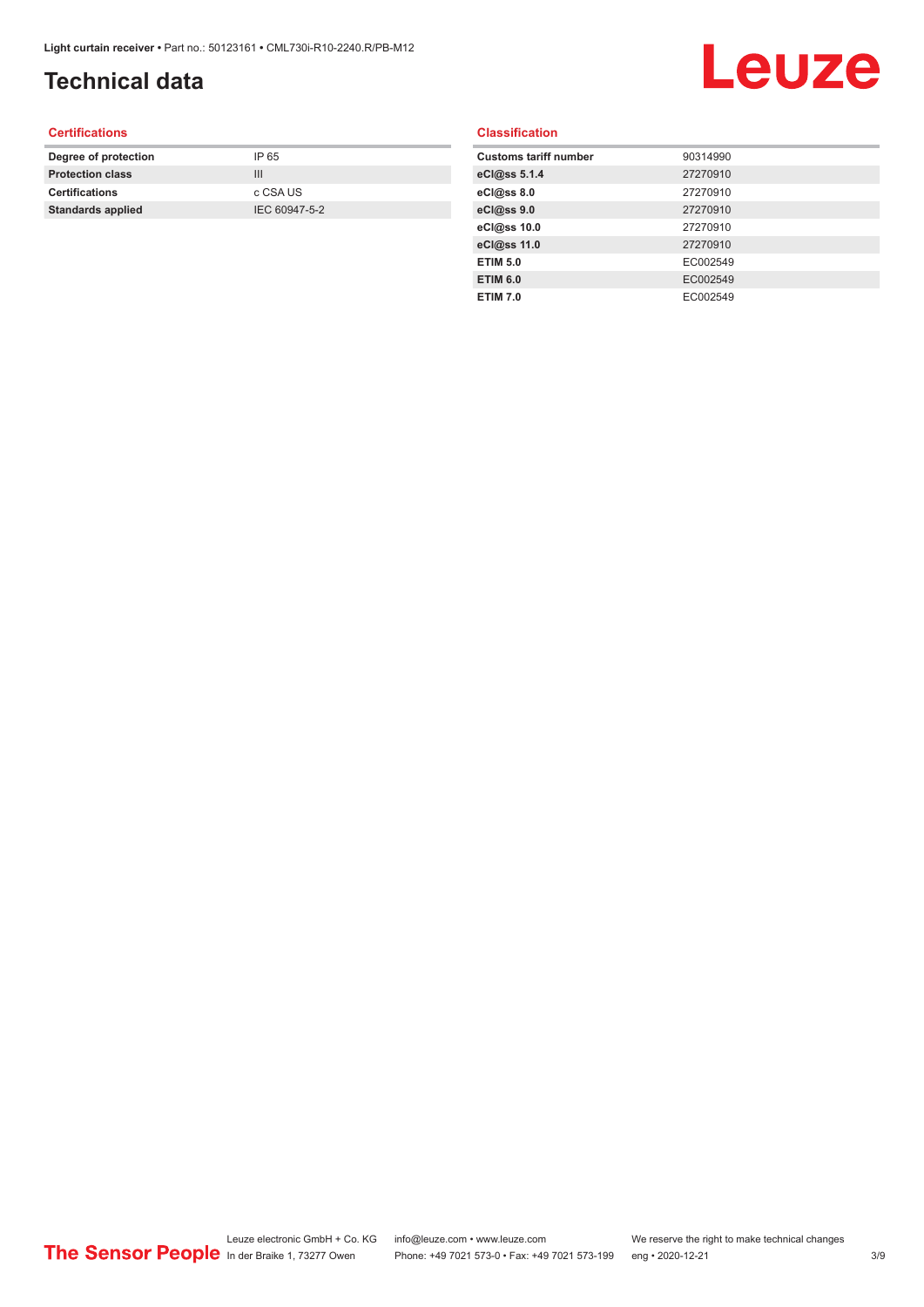#### <span id="page-3-0"></span>**Dimensioned drawings**

All dimensions in millimeters



- A Beam spacing 10 mm
- B Measurement field length 2240 mm
- F M6 thread

G Fastening groove

- R Receiver
	- Y 5 mm

T Transmitter

# **Leuze**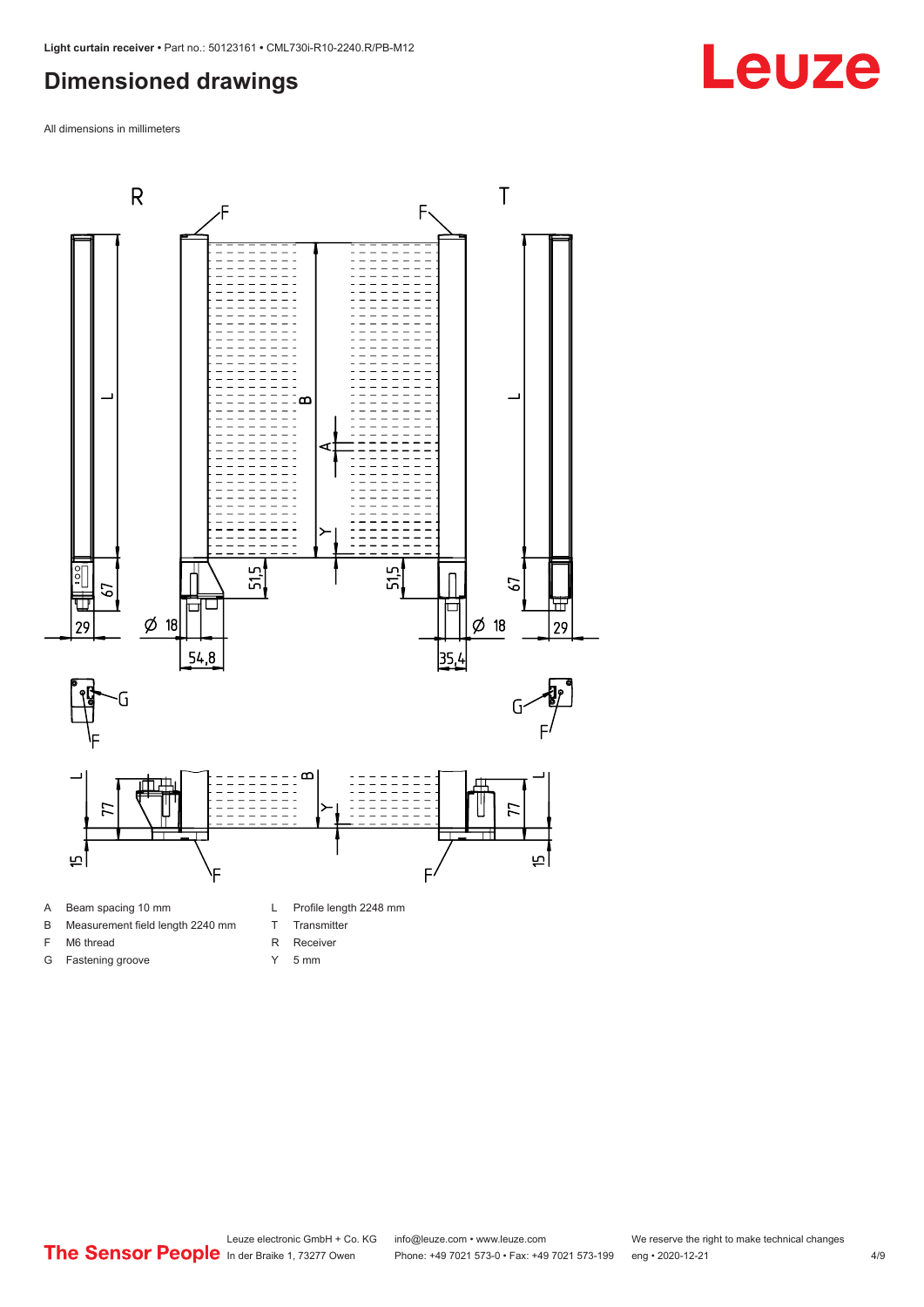#### <span id="page-4-0"></span>**Dimensioned drawings**





### **Electrical connection**

**Connection 1**

| <b>Function</b>    | Configuration interface   |  |
|--------------------|---------------------------|--|
|                    | Connection to transmitter |  |
|                    | Signal IN                 |  |
|                    | Signal OUT                |  |
|                    | Voltage supply            |  |
| Type of connection | Connector                 |  |
| <b>Thread size</b> | M12                       |  |
| <b>Type</b>        | Male                      |  |
| <b>Material</b>    | Metal                     |  |
| No. of pins        | 8-pin                     |  |
| Encoding           | A-coded                   |  |

#### **Pin Pin assignment**

| 1              | $V +$            |  |  |
|----------------|------------------|--|--|
| $\overline{2}$ | I/O <sub>1</sub> |  |  |
| 3              | <b>GND</b>       |  |  |
| $\overline{4}$ | IO-Link          |  |  |
| 5              | I/O <sub>2</sub> |  |  |
| 6              | RS 485 Tx+       |  |  |
| 7              | RS 485 Tx+       |  |  |
| 8              | <b>FE/SHIELD</b> |  |  |
|                |                  |  |  |



#### **Connection 2**

| <b>Function</b>    | <b>BUS IN</b>  |
|--------------------|----------------|
|                    | <b>BUS OUT</b> |
| Type of connection | Connector      |
| <b>Thread size</b> | M12            |
| <b>Type</b>        | Female         |
| <b>Material</b>    | Metal          |
| No. of pins        | $5 - pin$      |
| Encoding           | B-coded        |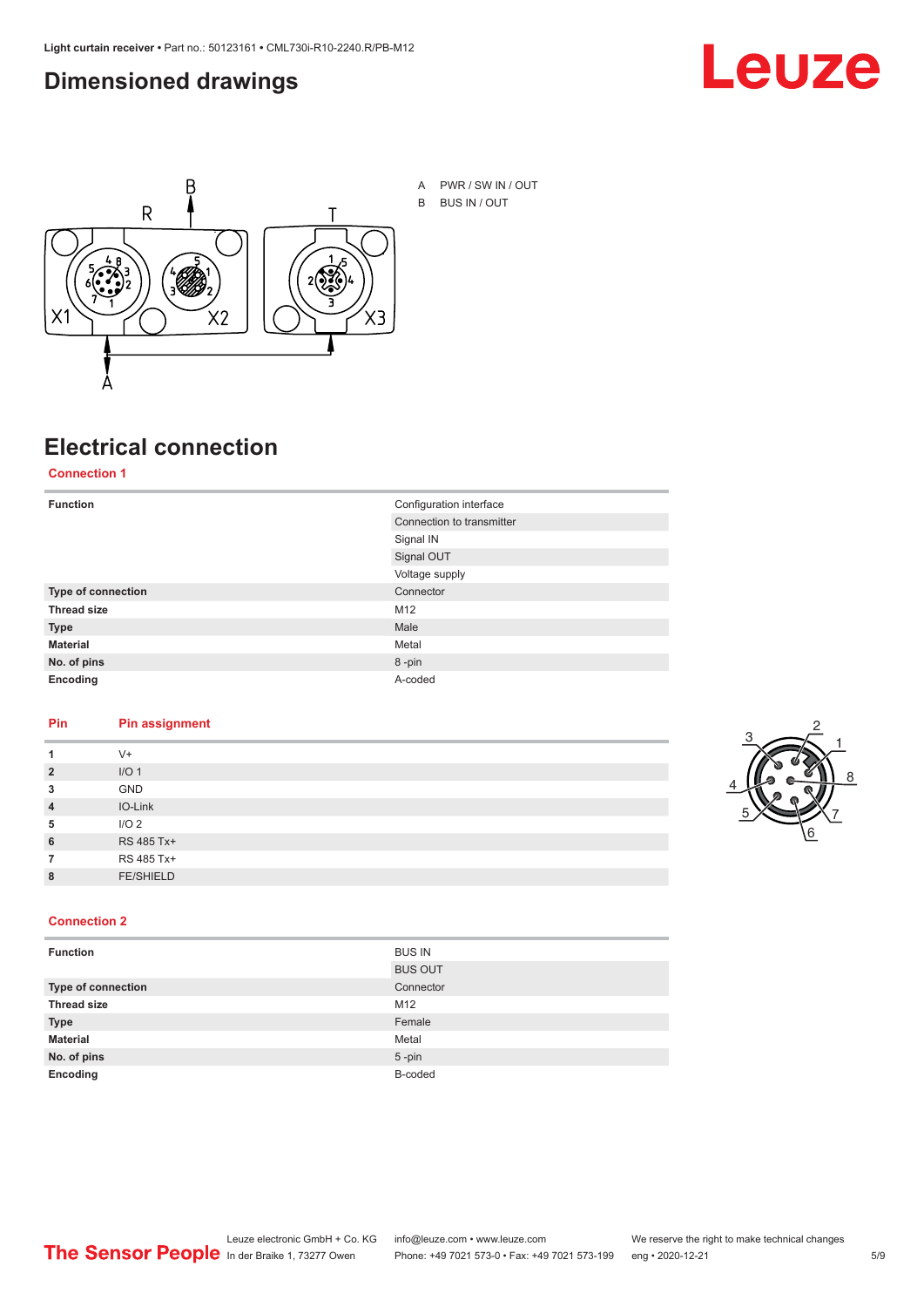## <span id="page-5-0"></span>**Electrical connection**

| Pin            | Pin assignment   |  |
|----------------|------------------|--|
|                | $V +$            |  |
| $\overline{2}$ | Tx-              |  |
| 3              | PB GND           |  |
|                | $Tx+$            |  |
| 5              | <b>FE/SHIELD</b> |  |

## **Operation and display**

| <b>LED</b>     | <b>Display</b>           | <b>Meaning</b>                         |
|----------------|--------------------------|----------------------------------------|
|                | Green, continuous light  | Operational readiness                  |
|                | Green, flashing          | Teach / error                          |
| $\overline{2}$ | Yellow, continuous light | Light path free, with function reserve |
|                | Yellow, flashing         | No function reserve                    |
|                | Off                      | Object detected                        |

#### **Suitable transmitters**

| Part no. | <b>Designation</b>         | <b>Article</b>               | <b>Description</b>                                                          |
|----------|----------------------------|------------------------------|-----------------------------------------------------------------------------|
| 50118961 | CML730i-T10-<br>2240.R-M12 | Light curtain<br>transmitter | Operating range: 0.3  9.5 m<br>Connection: Connector, M12, Rear side, 5-pin |

#### **Part number code**

Part designation: **CML7XXi-YZZ-AAAA.BCCCDDD-EEEFFF**

| <b>CML</b>  | <b>Operating principle</b><br>Measuring light curtain                                                                                     |
|-------------|-------------------------------------------------------------------------------------------------------------------------------------------|
| 7XXi        | <b>Series</b><br>720i: 720i series<br>730i: 730i series                                                                                   |
| Y           | Device type<br>T: transmitter<br>R: receiver                                                                                              |
| <b>ZZ</b>   | <b>Beam spacing</b><br>$05:5$ mm<br>10:10 mm<br>20:20 mm<br>40:40 mm                                                                      |
| <b>AAAA</b> | Measurement field length [mm], dependent on beam spacing                                                                                  |
| B           | Equipment<br>A: connector outlet, axial<br>R: rear connector outlet                                                                       |
| CCC         | Interface<br>L: IO-Link<br>/CN: CANopen<br>/PB: PROFIBUS<br>/PN: PROFINET<br>/CV: Analog current and voltage output<br>/D3: RS 485 Modbus |

**Leuze**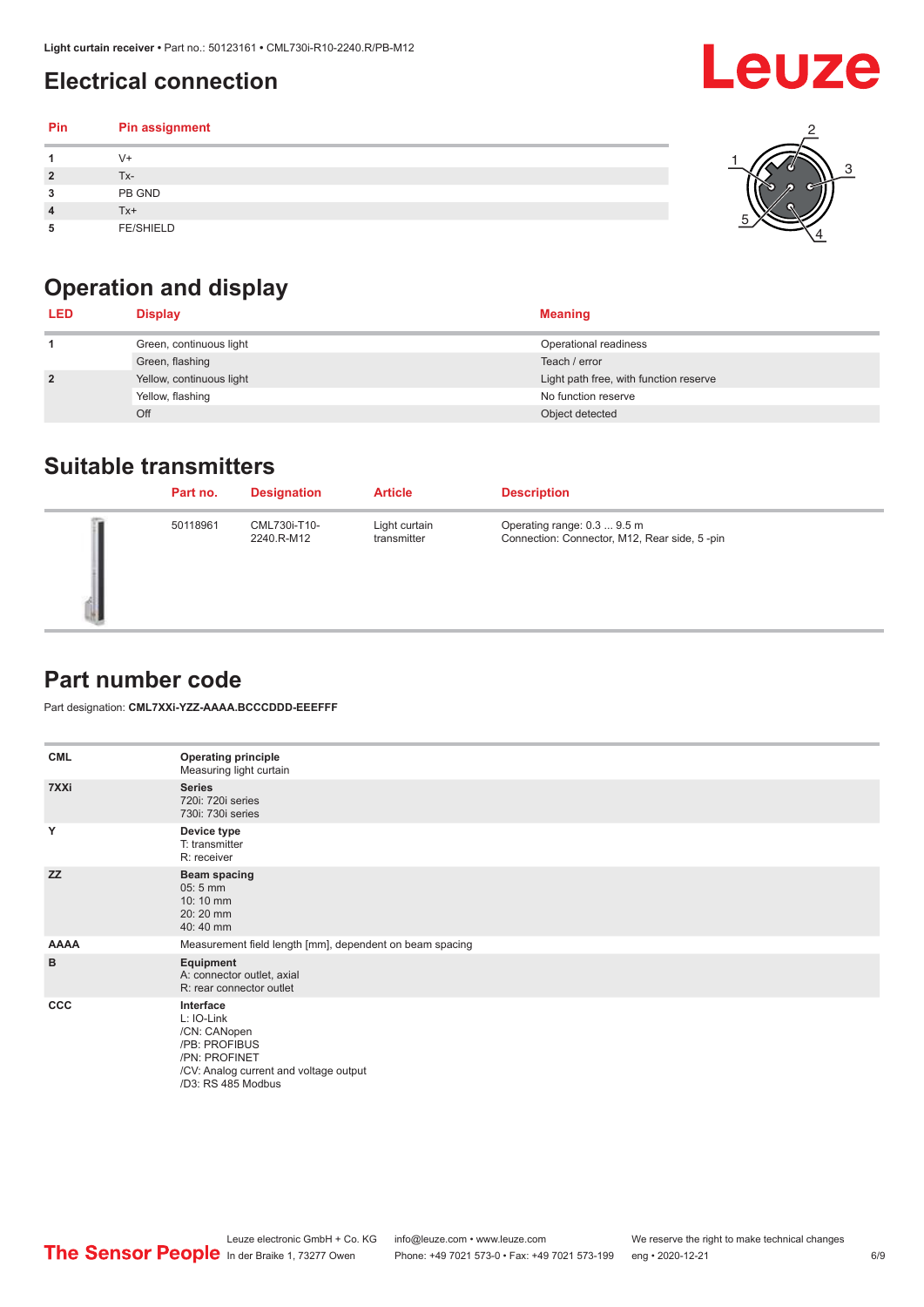#### <span id="page-6-0"></span>**Part number code**



| <b>DDD</b>  | <b>Special equipment</b><br>-PS: Power Setting                                                  |
|-------------|-------------------------------------------------------------------------------------------------|
| <b>EEE</b>  | <b>Electrical connection</b><br>M12: M12 connector                                              |
| <b>FFF</b>  | -EX: Explosion protection                                                                       |
| <b>Note</b> |                                                                                                 |
|             | $\&$ A list with all available device types can be found on the Leuze website at www.leuze.com. |

#### **Notes**

| $\%$ The product may only be put into operation by competent persons.<br>₿ Only use the product in accordance with its intended use. | $\%$ This product is not a safety sensor and is not intended as personnel protection. |
|--------------------------------------------------------------------------------------------------------------------------------------|---------------------------------------------------------------------------------------|



#### **For UL applications:**

ª For UL applications, use is only permitted in Class 2 circuits in accordance with the NEC (National Electric Code). ª These proximity switches shall be used with UL Listed Cable assemblies rated 30V, 0.5A min, in the field installation, or equivalent (categories: CYJV/ CYJV7 or PVVA/PVVA7)

#### **Accessories**

### Connection technology - Connection cables

|        | Part no. | <b>Designation</b>     | <b>Article</b>   | <b>Description</b>                                                                                                                                         |
|--------|----------|------------------------|------------------|------------------------------------------------------------------------------------------------------------------------------------------------------------|
| 2<br>W | 50132079 | KD U-M12-5A-V1-<br>050 | Connection cable | Connection 1: Connector, M12, Axial, Female, A-coded, 5-pin<br>Connection 2: Open end<br>Shielded: No<br>Cable length: 5,000 mm<br>Sheathing material: PVC |

#### Connection technology - Y distribution cables

|        |   | Part no. | <b>Designation</b>          | <b>Article</b>        | <b>Description</b>                                                                                                                                                                                                                                                                                  |
|--------|---|----------|-----------------------------|-----------------------|-----------------------------------------------------------------------------------------------------------------------------------------------------------------------------------------------------------------------------------------------------------------------------------------------------|
| 圔<br>⋿ | Ø | 50118183 | K-Y1 M12A-5m-<br>M12A-S-PUR | Interconnection cable | Connection 1: Connector, M12, Axial, Female, A-coded, 5-pin<br>Connection 2: Connector, M12, Axial, Male, A-coded, 5-pin<br>Connection 3: Connector, M12, Axial, Female, A-coded, 8-pin<br>Shielded: Yes<br>Cable length fork 1: 5,000 mm<br>Cable length fork 2: 150 mm<br>Sheathing material: PUR |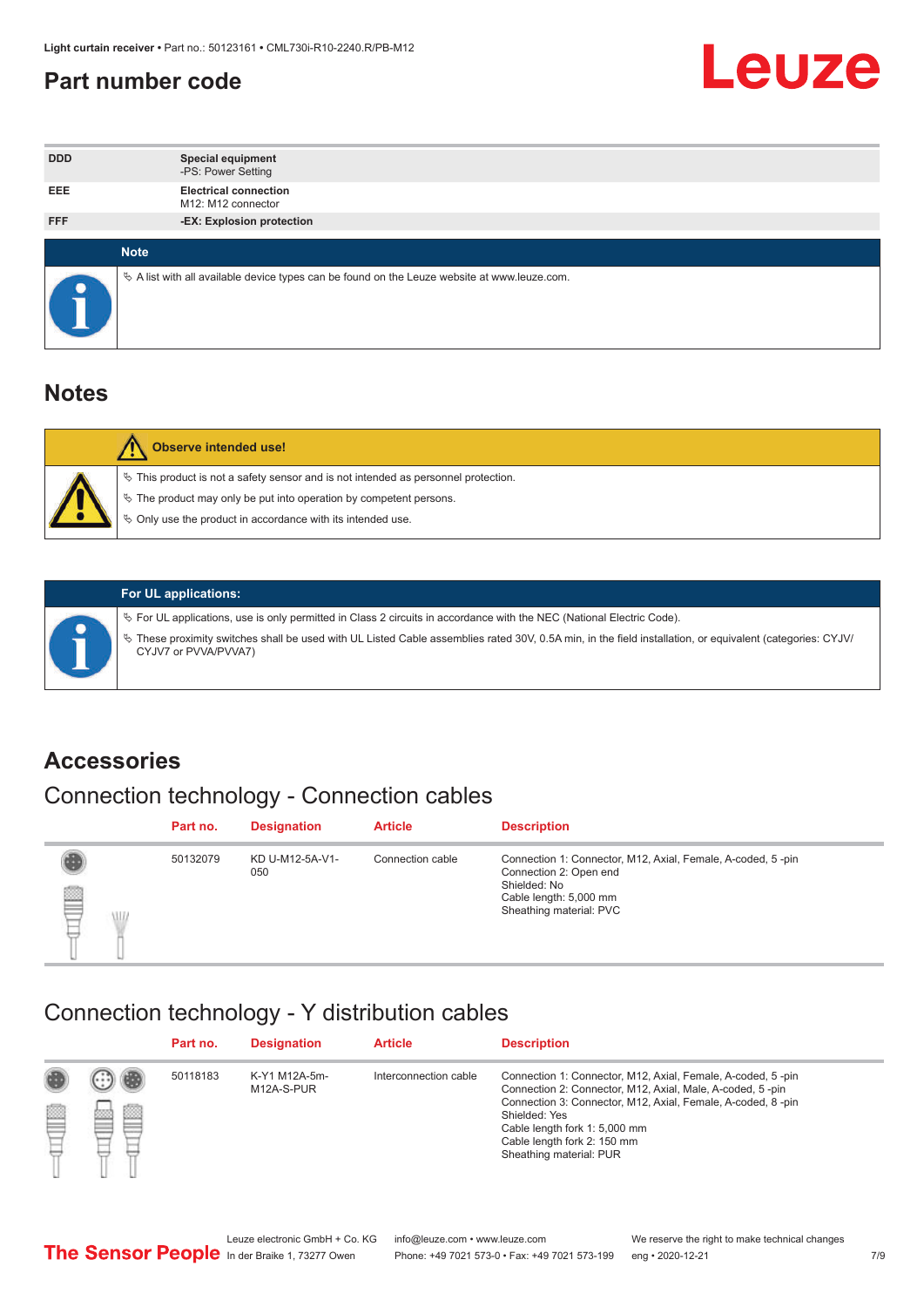#### **Accessories**

# **Leuze**

|   |            | Part no. | <b>Designation</b>           | <b>Article</b>        | <b>Description</b>                                                                                                                                                                                                                                                                             |
|---|------------|----------|------------------------------|-----------------------|------------------------------------------------------------------------------------------------------------------------------------------------------------------------------------------------------------------------------------------------------------------------------------------------|
| œ | 83<br>toni | 50123265 | K-YPB M12A-5m-<br>M12A-S-PUR | Interconnection cable | Suitable for interface: PROFIBUS DP<br>Connection 1: Connector, M12, Axial, Male, B-coded, 5-pin<br>Connection 2: Cable with connector, M12, Axial, Female, B-coded, 5-pin<br>Connection 3: Cable with connector, M12, Axial, Male, B-coded, 5-pin<br>Shielded: Yes<br>Sheathing material: PUR |

#### Mounting technology - Mounting brackets

|               | Part no. | <b>Designation</b> | <b>Article</b>      | <b>Description</b>                                                                                                                                                                                                        |
|---------------|----------|--------------------|---------------------|---------------------------------------------------------------------------------------------------------------------------------------------------------------------------------------------------------------------------|
| $\frac{1}{2}$ | 50142900 | BT 700M.5-2SET     | Mounting device set | Design of mounting device: Bracket mounting<br>Fastening, at system: Through-hole mounting, T slotted hole<br>Mounting bracket, at device: Screw type, Sliding block<br>Type of mounting device: Rigid<br>Material: Steel |

### Mounting technology - Swivel mounts

| Part no. | <b>Designation</b> | <b>Article</b>       | <b>Description</b>                                                                                                                                          |
|----------|--------------------|----------------------|-------------------------------------------------------------------------------------------------------------------------------------------------------------|
| 429046   | <b>BT-2R1</b>      | Mounting bracket set | Fastening, at system: Through-hole mounting<br>Mounting bracket, at device: Clampable<br>Type of mounting device: Turning, 360°<br>Material: Metal, Plastic |

#### Configuration devices

| Part no. | <b>Designation</b>             | <b>Article</b>  | <b>Description</b>                                                       |
|----------|--------------------------------|-----------------|--------------------------------------------------------------------------|
| 50121098 | SET MD12-US2-IL1.1<br>$+$ Zub. | Diagnostics set | Interface: USB<br>Connections: 2 Piece(s)<br>Degree of protection: IP 20 |

#### Services

| Part no. | <b>Designation</b> | <b>Article</b>   | <b>Description</b>                                                                                                                                                                                                                                                                                                                                                                                                              |
|----------|--------------------|------------------|---------------------------------------------------------------------------------------------------------------------------------------------------------------------------------------------------------------------------------------------------------------------------------------------------------------------------------------------------------------------------------------------------------------------------------|
| S981001  | CS10-S-110         | Start-up support | Details: Performed at location of customer's choosing, duration: max. 10<br>hours.<br>Conditions: Devices and connection cables are already mounted, price not<br>including travel costs and, if applicable, accommodation expenses.<br>Restrictions: No mechanical (mounting) and electrical (wiring) work<br>performed, no changes (attachments, wiring, programming) to third-party<br>components in the nearby environment. |
| S981005  | CS10-T-110         | Product training | Details: Location and content to be agreed upon, duration: max. 10 hours.<br>Conditions: Price not including travel costs and, if applicable, accommodation<br>expenses.<br>Restrictions: Travel costs and accommodation expenses charged separately<br>and according to expenditure.                                                                                                                                           |